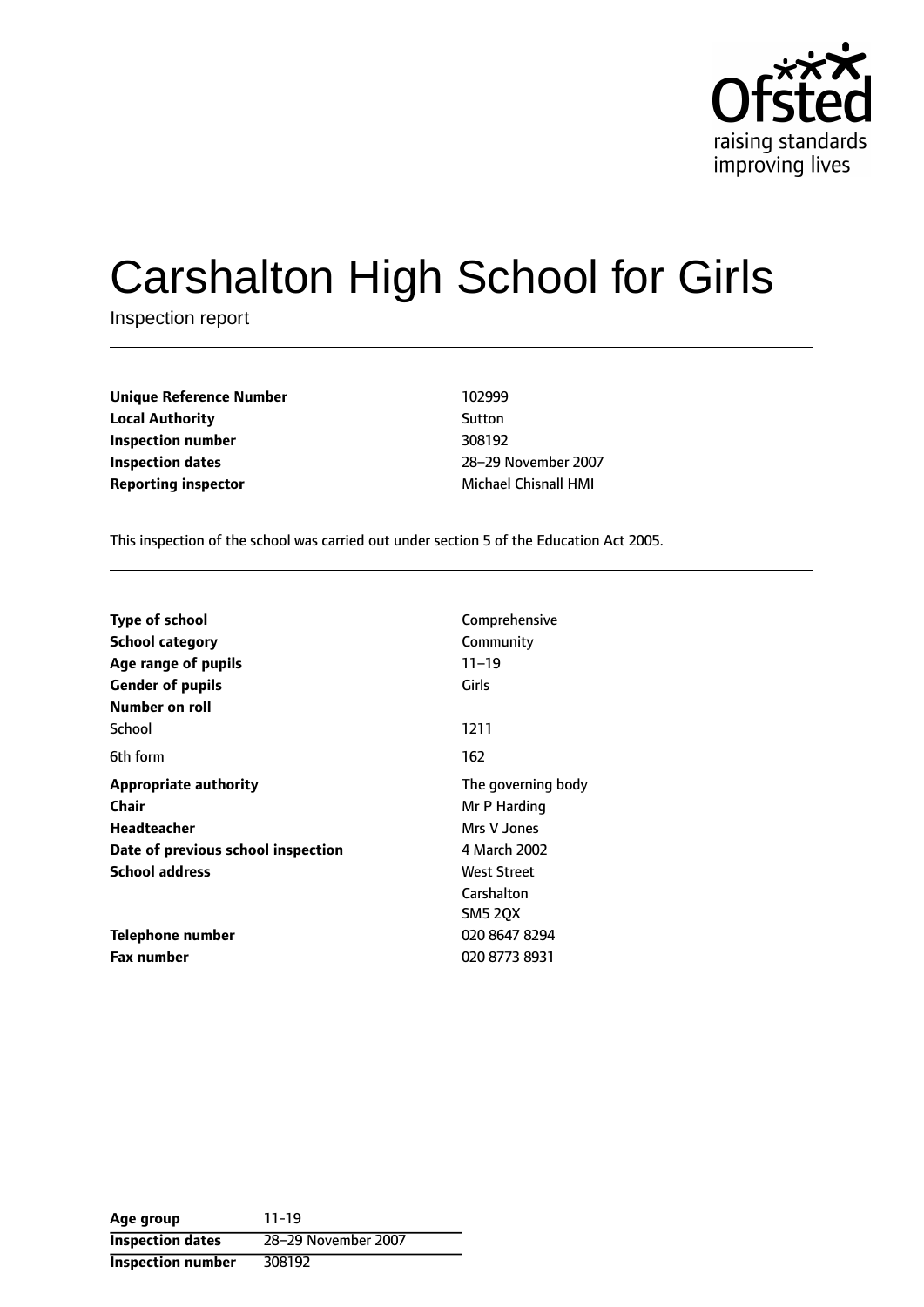.

© Crown copyright 2007

#### Website: www.ofsted.gov.uk

This document may be reproduced in whole or in part for non-commercial educational purposes, provided that the information quoted is reproduced without adaptation and the source and date of publication are stated.

Further copies of this report are obtainable from the school. Under the Education Act 2005, the school must provide a copy of this report free of charge to certain categories of people. A charge not exceeding the full cost of reproduction may be made for any other copies supplied.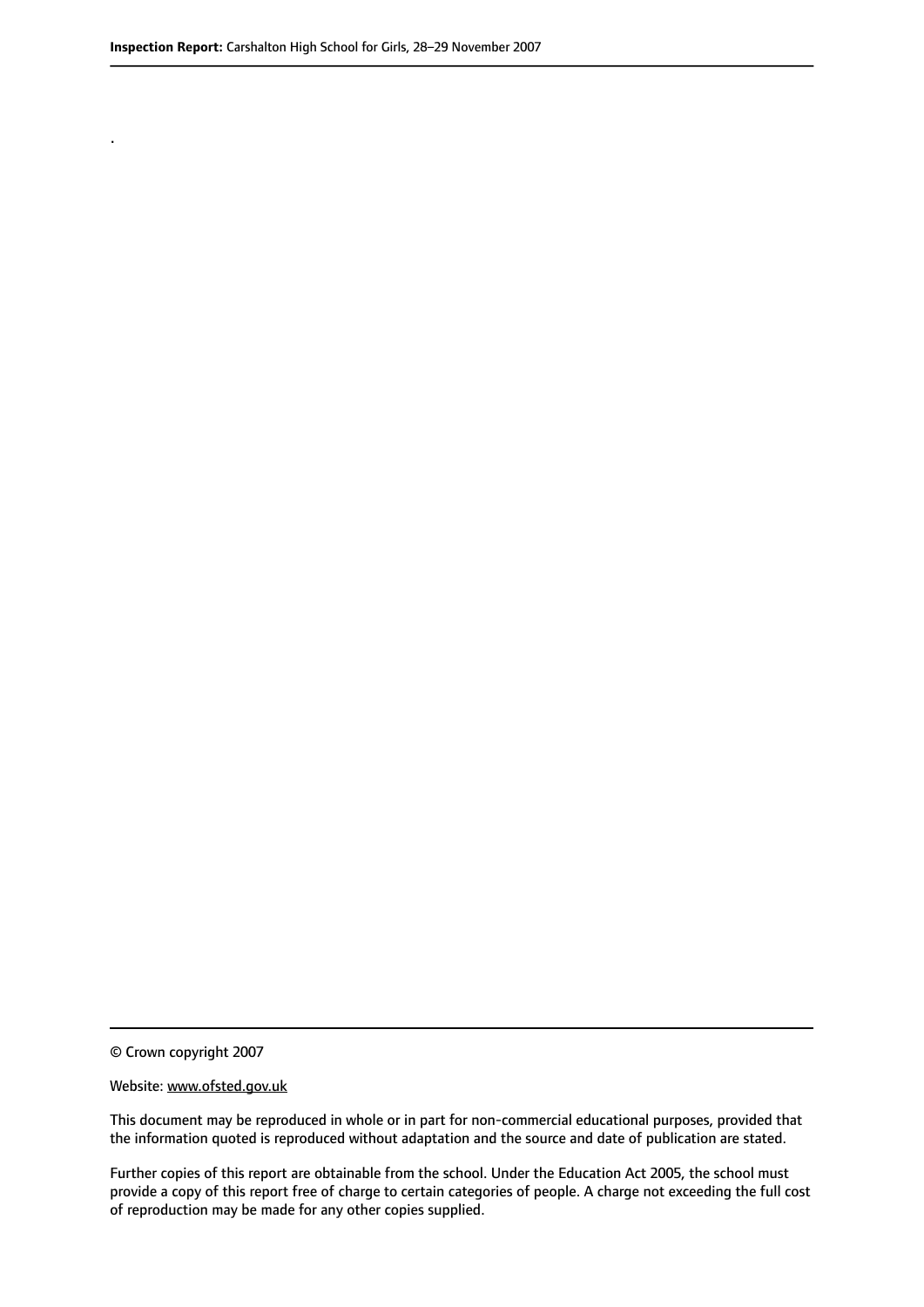# **Introduction**

One of Her Majesty's Inspectors and four Additional Inspectors carried out the inspection.

## **Description of the school**

Carshalton High School for Girls is a little larger than most secondary schools and draws its students from a large number of primary schools across a wide area. The attainment of students when they start at the school is below average, with few girls at the higher levels of attainment. The proportion of students eligible for free school meals is a little higher than average. There is a similar proportion of students with learning difficulties and/or disabilities than is found nationally. Around 30% of students have a minority ethnic heritage, although no one group predominates. The school has achieved Healthy Schools status, the Artsmark Gold award and is a Training School for initial teacher training.

## **Key for inspection grades**

| Grade 1 | Outstanding  |
|---------|--------------|
| Grade 2 | Good         |
| Grade 3 | Satisfactory |
| Grade 4 | Inadequate   |
|         |              |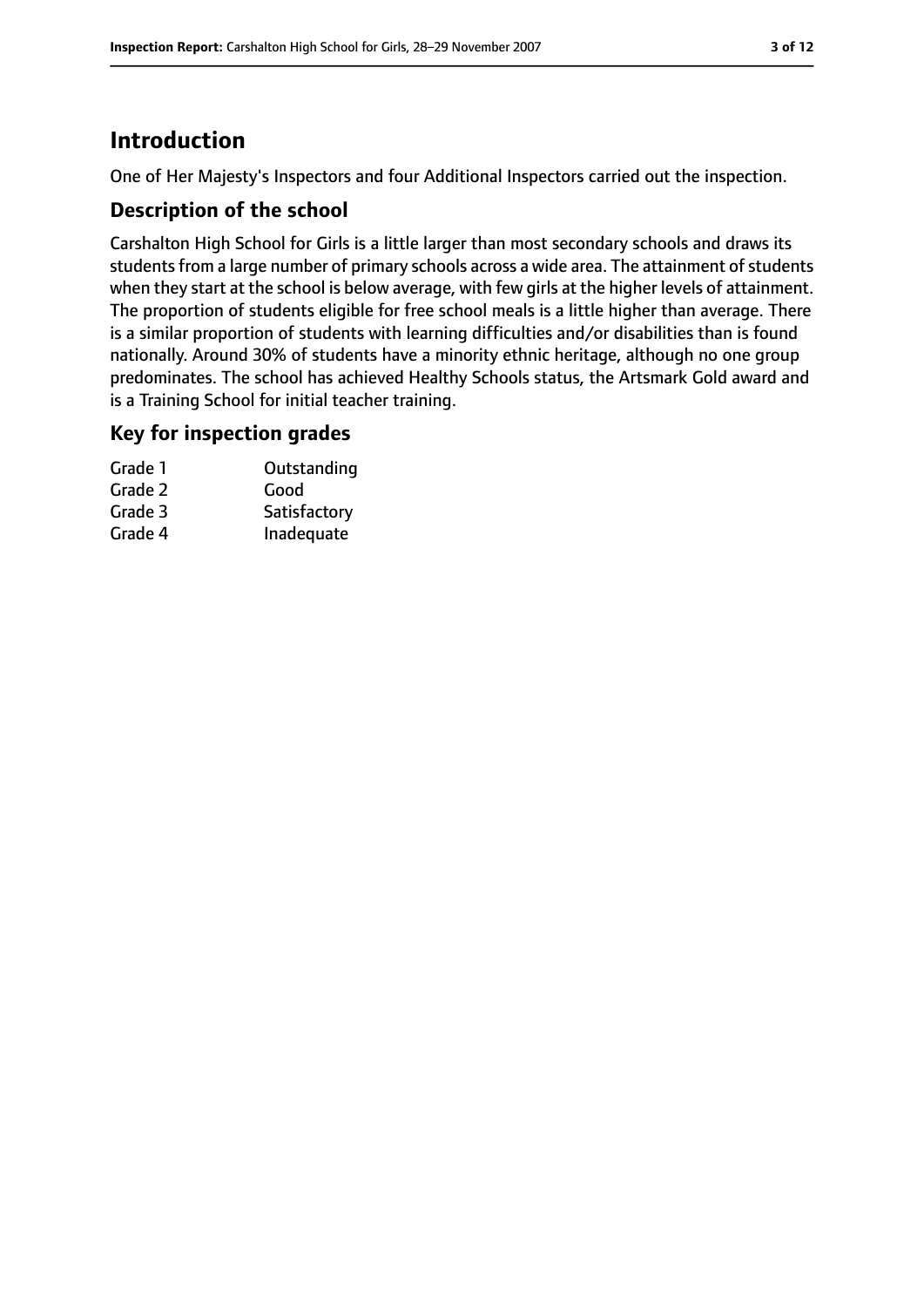# **Overall effectiveness of the school**

#### **Grade: 3**

Carshalton High School for Girls is a rapidly improving school that is providing its students with a satisfactory education. It has several good features that contribute to this profile. The most significant one is the leadership provided by the headteacher, very effectively complemented by that of the senior team. Between them, they have identified what students could be achieving and set challenging targets for which to aim. In a relatively short time, the impact of this direction is evident with, for example, GCSE results that are the school's best ever and closing the gap with the national average.

Senior leaders check the work of teachers and departments thoroughly and successfully identify areas where outcomes for students could be better. They know that teaching and learning are satisfactory across the school, with much that is good and some that is outstanding. However, not enough teaching is of the high standard necessary to help students make progress at a fast enough rate and reach high standards. Already, students reach standards that are close to national averages, if a little below, and make satisfactory progress from their starting points. In some subjects, such as English, their progress is good because of consistently good teaching; in others, such as science, their progress is slower. Senior leaders recognise that there is the capacity for standards to be at least at the national average and for students to make better progress still; they are working successfully with middle leaders, such as year and faculty heads, to bring this about.

The school is using performance data well to track students' progress and this is especially helpful in evaluating overall strengths and weaknesses. However, when lessons are checked, or when plans for improvement are being made, not enough attention is given to the skills and knowledge that students should be gaining, and whether the intellectual challenge for them is sufficient.

Students' good personal development is a successful feature of the school. Students enjoy school. They are polite and confident, and are well prepared for the next stage in education and the world of work. Most attend well, although a small minority do not attend as often as they should and some are regularly late for school. Students feel safe in school and most are not worried about bullying. The school has taken effective steps to support those students who find school life difficult at times. The new learning inclusion centre provides a good way to support the learning of those at risk from exclusion. As a result, exclusion rates have fallen by more than half. Parents and carers have expressed some concerns about behaviour but inspectors have found that most students behave very well.

The school has good capacity for further improvement because it knows its strengths and weaknesses well and takes effective action to deal with the latter. It offers satisfactory value for money, but value that is improving as achievement rises.

## **Effectiveness of the sixth form**

#### **Grade: 3**

Sixth form students start from a lower base than would normally be expected and they reach standards overall that are in line with national averages. Progress in the sixth form is satisfactory. Within this picture are some strengths and some weaknesses. At AS level, progress is good and the pass rate has improved to higher than the national average. However, there is too wide a variation in the performance of individual subjects. For example, sociology and biology standards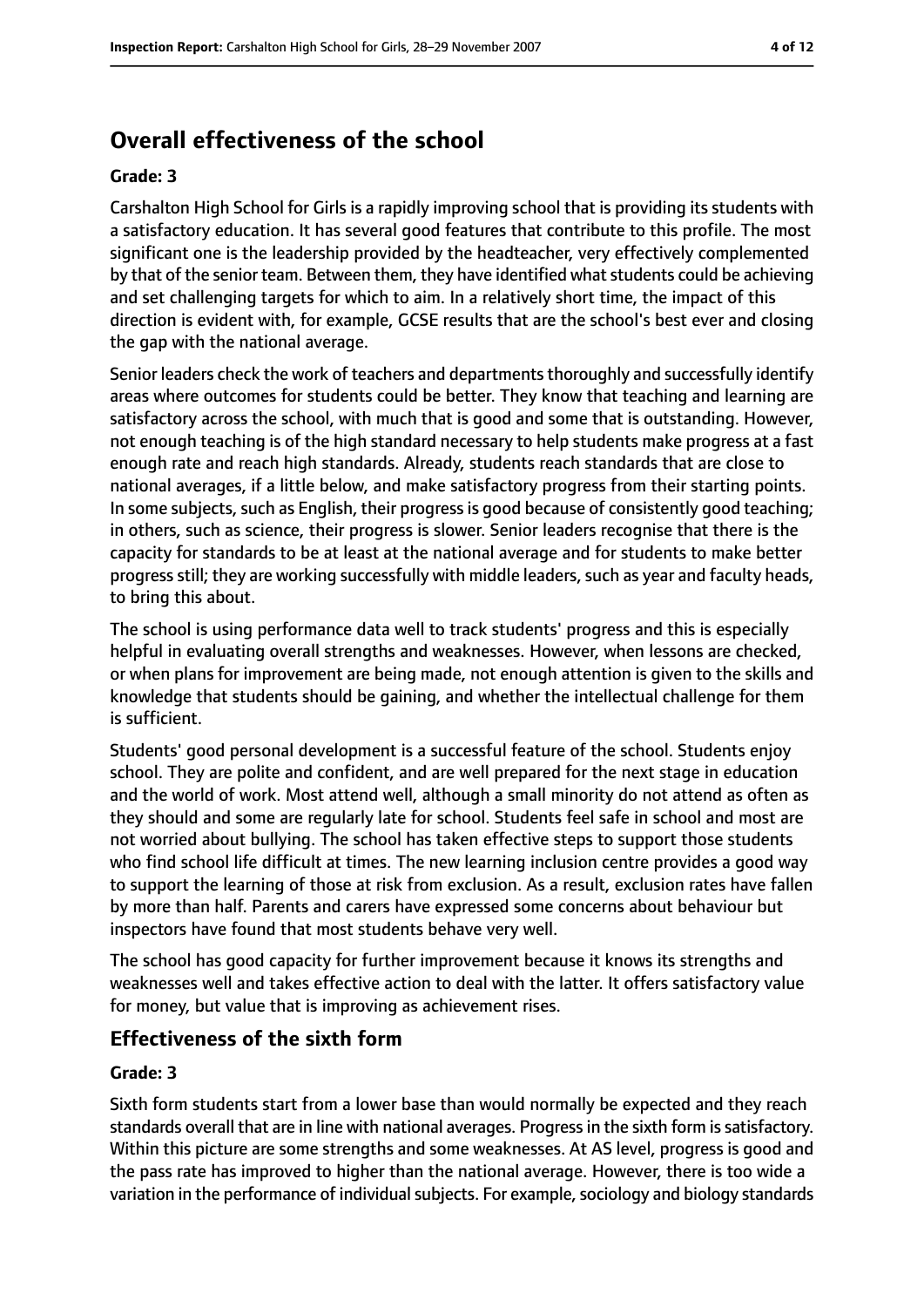are good but weak in art and design and in French and German. At A2 level, standards vary over time. Students have been making good progress to achieve around average standards but progress dipped in 2007. Even so, pass rates were in line with the national average. Again, standards between subjects vary too much. Sociology remains strong at A2 level, as do English literature and media studies.

There are many opportunities for students' personal development, such as the enrichment programme through which they support younger students. Other enrichment opportunities involve the World Challenge event. Sixth formers present themselves as good role models for younger students. Their attendance and punctuality are satisfactory. Teaching and learning are satisfactory overall but with much that is good. Not enough lessons offer students the intellectual challenge they need to make consistently good progress across all subjects. There are good plans in place to improve the curriculum through extending the choice of minority subjects, already supported by good links with other providers. Students are supported well but they need more guidance on self-study skills. The sixth form is well led and staff accurately identify where improvements need to be made. For example, this has led to better careers advice and improved use of student progress data.

# **What the school should do to improve further**

- Improve the quality of teaching so that more lessons are of the high quality needed for students to make faster progress.
- Improve attendance and punctuality.
- Ensure that there is a clear focus on what students are learning when evaluating lessons and improvement plans.

A small proportion of the schools whose overall effectiveness is judged satisfactory but which have areas of underperformance will receive a monitoring visit by an Ofsted inspector before their next section 5 inspection.

# **Achievement and standards**

#### **Grade: 3**

#### **Grade for sixth form: 3**

Standards overall are improving and close to national averages. In Key Stage 3, students make satisfactory progress from their below average starting points and attain standards that are a little below, but close to, average. They do particularly well in English, where standards are improving, especially at the higher levels. They do less well in mathematics and science because teaching is not as strong and there have been some recruitment issues for specialist staff. However, in science more students than expected gain the higher levels.

In Key Stage 4, standards are rising at a faster rate than nationally and are close to average. More than half the students gained five A\*-C GCSE passes in 2007, a significant rise from previous years. The proportion that gain five good passes including English and mathematics is at the national average, and those that gain five  $A^*$ -G passes is above average. Overall, students make satisfactory progress from their starting points. Progress is good in some subjects, such as English, sociology, history and dance. Again, this is linked to stronger teaching.

Students' overall achievement is satisfactory and there is little difference in the achievements of different groups. For instance, those with learning difficulties and/or disabilities make as much progress as other students. However, the achievements of looked after students are good, as they make good progress and exceed their targets. This is because of the support and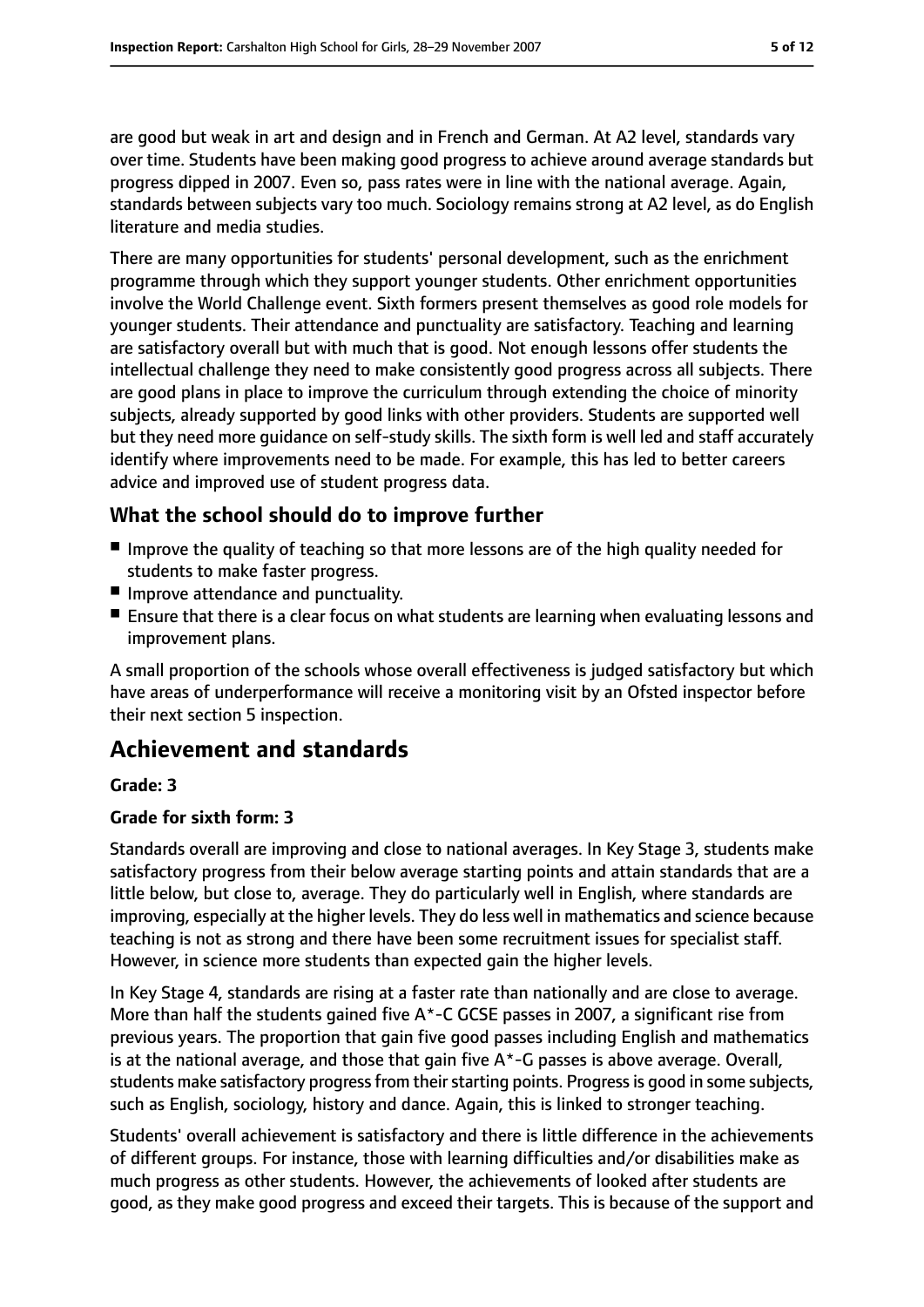mentoring they receive. The school sets itself challenging targets for student achievement, and its tracking data suggest that it is on course to meet them.

# **Personal development and well-being**

#### **Grade: 2**

#### **Grade for sixth form: 2**

Students are welcoming and friendly and there is a calm and purposeful atmosphere in the school. Relationships are generally good. A few parents have expressed concerns about bullying, but students say they feel safe and that bullying is 'not an issue'. The school has worked hard to raise students' awareness of how to keep safe and any incidents of bullying are dealt with quickly. Students' spiritual, moral, social and culture awareness are well developed and there is a strong sense of racial harmony within the school. They have a good understanding of the importance of maintaining a healthy lifestyle, although a few do not always make healthy eating choices.

Behaviour around the school and in lessons is good. However, in a few lessons, where the challenge is not high enough, some inattention occurs. Attendance remains below, but close to, the national average. The school has introduced good systems to monitor and improve students' attendance and punctuality; early improvement is evident. There are many opportunities for students to contribute to both the life of the school and the local community. Students take up these opportunities with relish. They are keen to be part of the school council and to act as prefects or form captains. Sixth form students also become peer mentors, whilst others help to organise charity fund raising events. Students' key skills, in areas such as information and communications technology, are improving and they have a good understanding of the world of work.

# **Quality of provision**

# **Teaching and learning**

#### **Grade: 3**

#### **Grade for sixth form: 3**

While teaching and learning are satisfactory overall, there is inconsistency in the quality of lessons across the school. For instance, teaching in English and sociology is consistently good and outstanding. However, too many lessons are only satisfactory and this is reflected in the way that standards vary between subjects. Strong features of lessons are the very good relationships between staff and students, teachers' subject knowledge and students' good behaviour and attitudes to learning. Where teaching is weaker and learning slower, it is because planning does not consider the needs of the whole range of ability. The result is a lack of challenge. Not enough teachers are clear about the skills, knowledge and values they want students to have gained by the end of the lesson, and so assessment is not sharp. Some students complain about 'too much copying from books'.

There is some good practice in setting targets and showing students what they need to do to improve, but marking is not always linked to individual targets. Homework is set inconsistently, and this is a concern shared by several parents. Students with learning difficulties and/or disabilities and those with English as an additional language make good progress in lessons where they have learning support assistants. In unsupported lessons, too many teachers fail to use the data and information they have to ensure better progress. Senior leaders are active in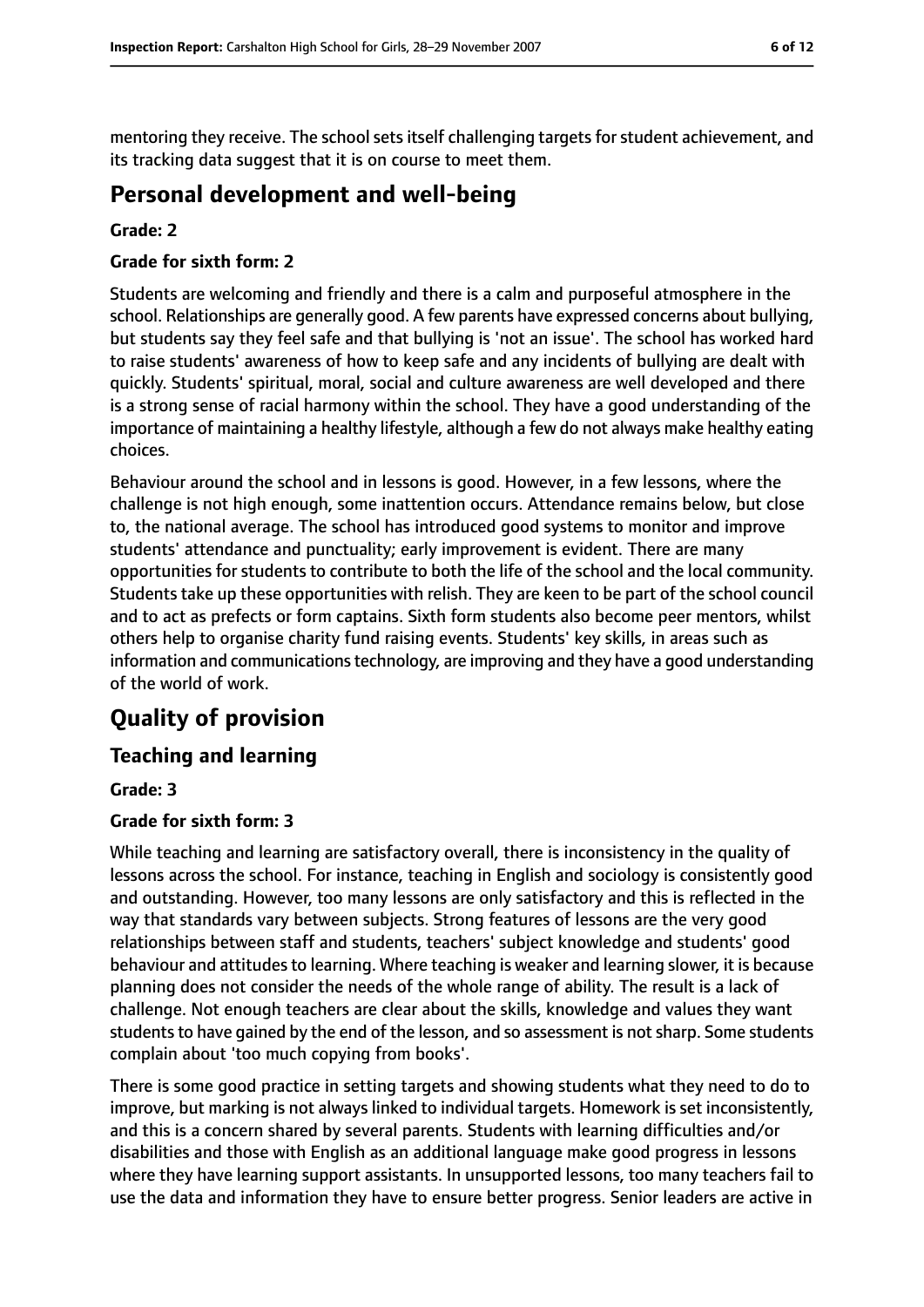introducing strategies to improve teaching and learning, such as the accelerated groups in Key Stage 3 and in setting targets for staff.

## **Curriculum and other activities**

#### **Grade: 3**

#### **Grade for sixth form: 3**

The curriculum is satisfactory but improving because of effective action taken by the leadership team. It meets statutory requirements. A major strength of provision throughout the school is the performing arts, in particular dance and drama. These are very popular with students and meet their interests well. There is a strong focus on students' personal, social and health education and this promotes students' development as young citizens. The school has recognised that the Key Stage 4 curriculum does not meet students' needs as fully as it might. There are good plans in place to widen this curriculum to include a range of vocational courses at different levels and clear 'learning pathways' for students to follow. However, the post-14 increased flexibility programme with other local schools goes a long way towards the provision of alternative Key Stage 4 routes. All students have the opportunity to learn about the world of work through programmes such as 'Broadening Horizons' in Year 9 and work experience in Year 10. There are good opportunities for enterprise education in the sixth form, such as the Young Enterprise Primary Programme, where students work in primary schools.

An additional strength of the curriculum is the wide range of enrichment and extension activities. There are many opportunities to take part in sport, music and drama clubs. During the inspection, for instance, students were auditioning to take part in a Christmas Talent Show, led by sixth formers. Parents and students are also appreciative of the many trips, whether they are team building for Year 12, a visit to the theatre or a trip to Normandy. All these enrich and extend student experiences.

# **Care, guidance and support**

#### **Grade: 2**

## **Grade for sixth form: 2**

The school manages the transfer from primary school very well and Year 7 students talk excitedly about their team-building activities. Parents recognise and value the smooth induction to the school. Staff are committed to students' welfare and place a high value on safety. Safeguarding procedures are rigorous. The school provides good pastoral support, particularly for vulnerable pupils such as looked-after children, who attend well and achieve higher results than the national average. The school has put considerable effort into dealing with bullying and its incidence has reduced significantly. The many measures in place to improve attendance and punctuality are beginning to have an impact.

Academic guidance is satisfactory. The two 'personal academic review days' between students and their tutors are valuable in setting subject targets. An improvement in the collection and use of data means that staff can spot underachievement easily. However, this information is not always used well in lesson planning, or in marking to personalise learning.

The high level of pastoral care continues into the sixth form. Academic guidance there is good, but there is not enough explicit help on how to study independently, and there are limited resources for this. The school is successfully raising students' aspirations and about one third of Year 13 apply to university.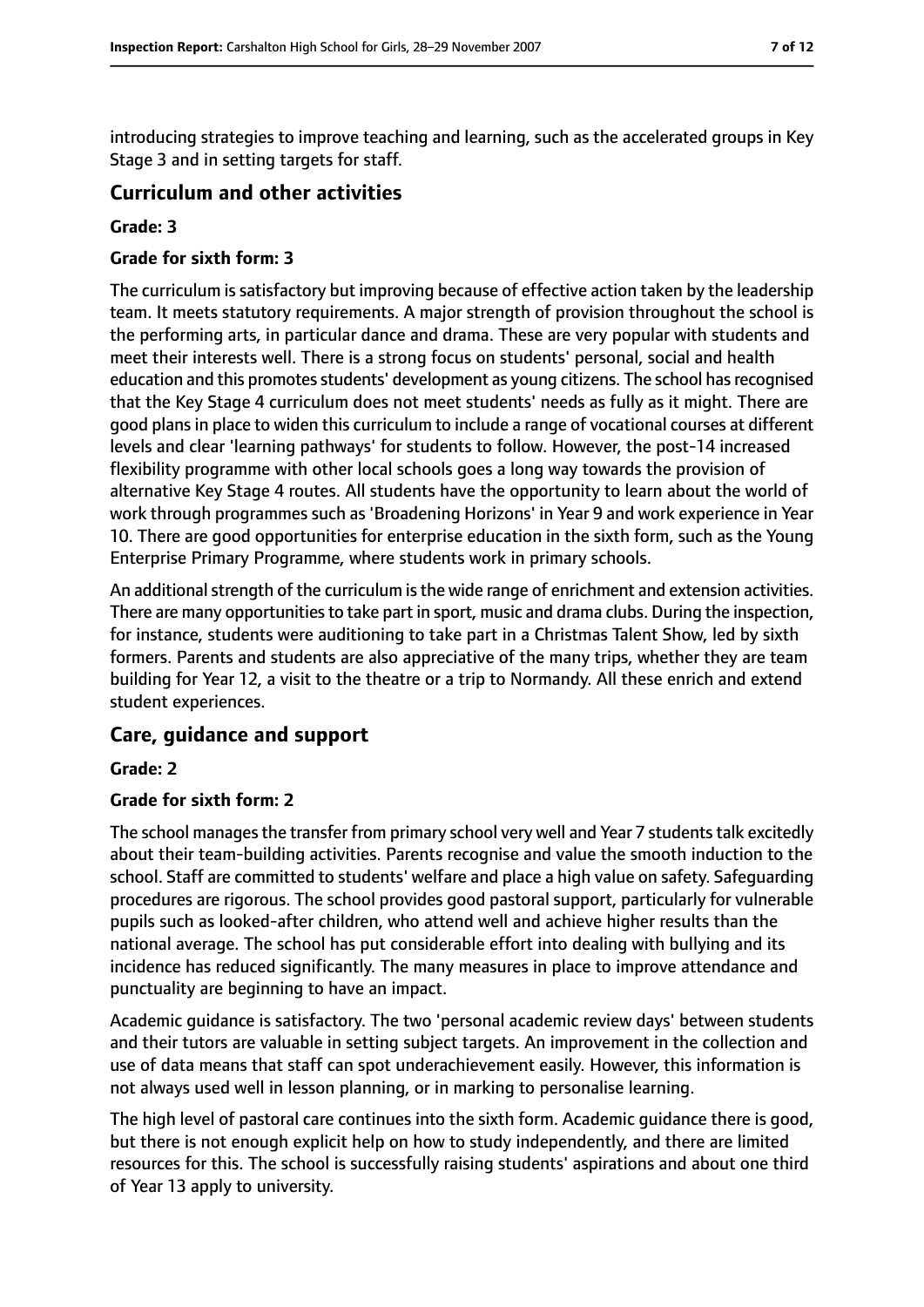# **Leadership and management**

#### **Grade: 2**

#### **Grade for sixth form: 2**

The leadership and management of the school are good and, taken overall, are having a significant impact on improving provision and raising standards. The most important feature in this picture is the very strong leadership of the headteacher. In a relatively short time, she has successfully created an environment where raising student achievement is the concern of managers at all levels. The senior leadership team provides consistently very good direction for the school and has a relentless focus on improving learning and raising standards. Middle leaders, such as faculty and year heads, are given responsibility and accountability for achieving demanding targets, such as meeting national averages in GCSE results. There is some inconsistency in this level of management as some subjects are improving at a faster rate than others. This is because not all departmental plans for improvement are sufficiently focused on expected gains in students' learning.

Senior and middle leaders monitor teaching and students' progress well. As a result, they have clear ideas about where standards should be higher and where teaching should be stronger. The guidance individual teachers receive is helpful to their development, but there should be greater emphasis on the standards that students are achieving and the challenges they are given. The governing body gives the school good support and is confident in the school's capacity for improvement. However, it does not have appropriately rigorous systems for independently checking how well the school and itsstudents are doing. The budget is managed very well and effective steps have been taken to eliminate the small deficit that arose last year.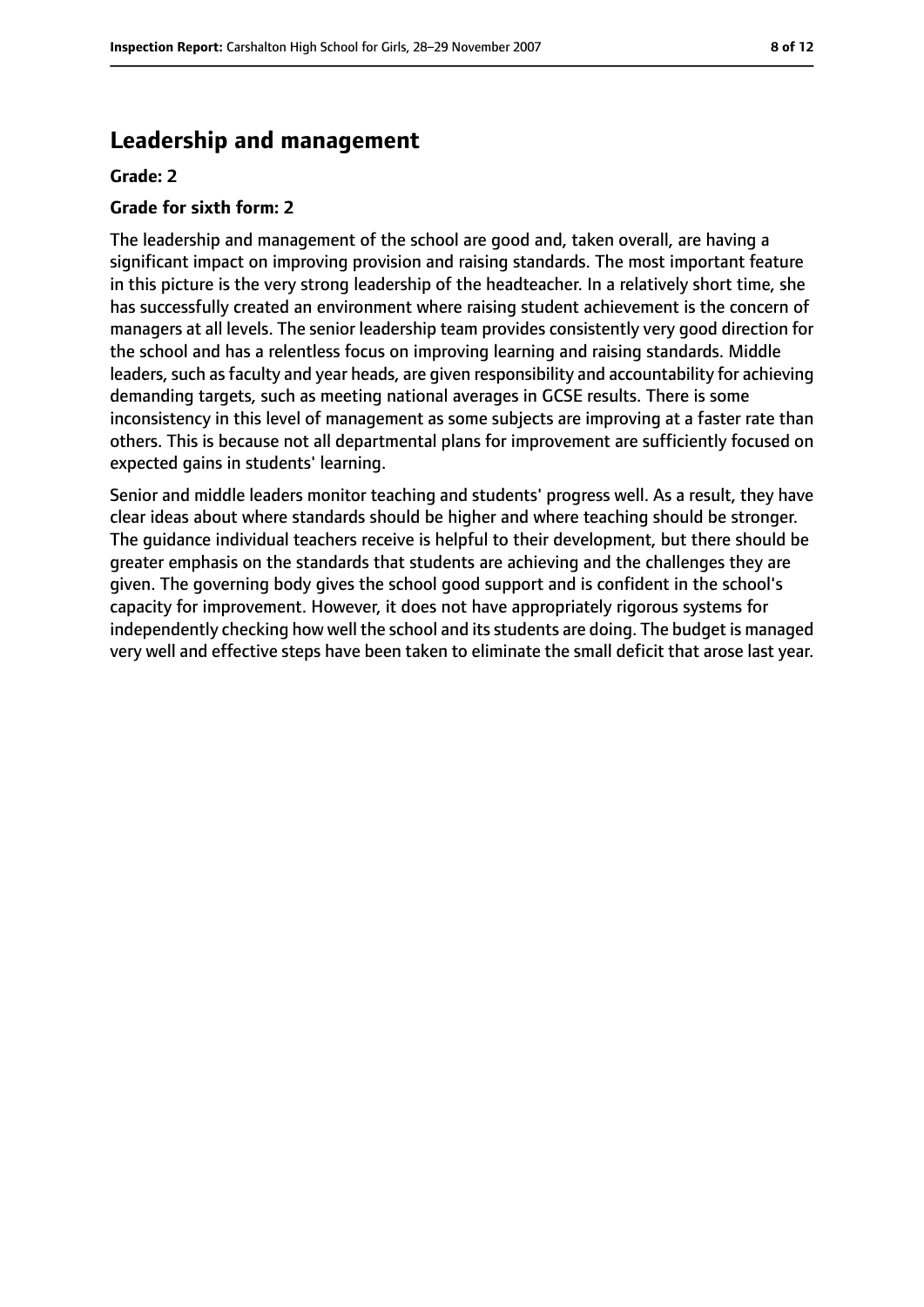**Any complaints about the inspection or the report should be made following the procedures set out in the guidance 'Complaints about school inspection', which is available from Ofsted's website: www.ofsted.gov.uk.**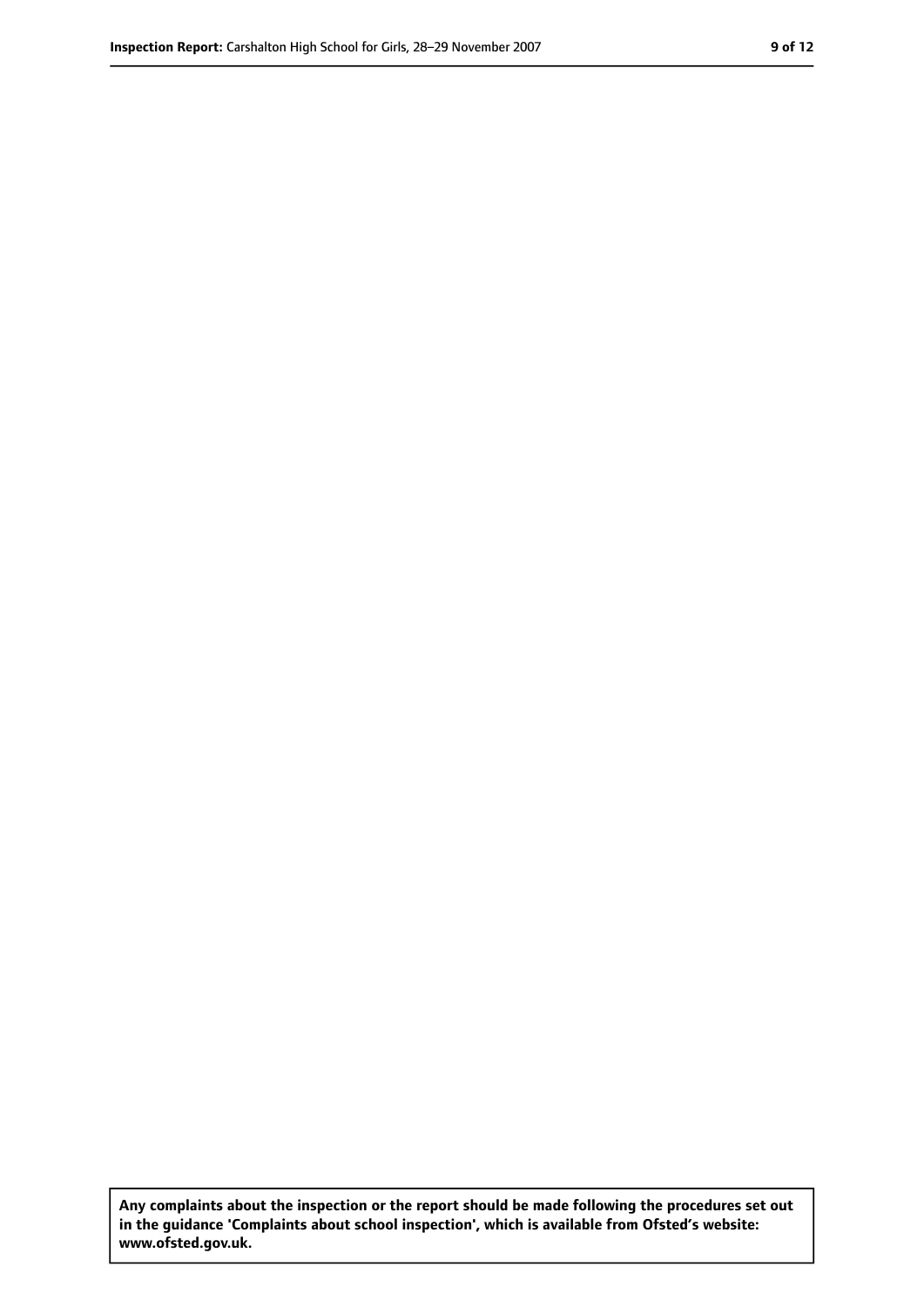#### **Annex A**

# **Inspection judgements**

| Key to judgements: grade 1 is outstanding, grade 2 good, grade 3 | School         | $16-19$ |
|------------------------------------------------------------------|----------------|---------|
| satisfactory, and grade 4 inadequate                             | <b>Overall</b> |         |

# **Overall effectiveness**

| How effective, efficient and inclusive is the provision of<br>education, integrated care and any extended services in meeting<br>the needs of learners? |     |     |
|---------------------------------------------------------------------------------------------------------------------------------------------------------|-----|-----|
| Effective steps have been taken to promote improvement since<br>the last inspection                                                                     | Yes | Yes |
| How well does the school work in partnership with others to<br>promote learners' well-being?                                                            |     |     |
| The capacity to make any necessary improvements                                                                                                         |     |     |

# **Achievement and standards**

| How well do learners achieve?                                                                               |  |
|-------------------------------------------------------------------------------------------------------------|--|
| The standards <sup>1</sup> reached by learners                                                              |  |
| How well learners make progress, taking account of any significant<br>variations between groups of learners |  |
| How well learners with learning difficulties and disabilities make<br>progress                              |  |

# **Personal development and well-being**

| How good is the overall personal development and<br>well-being of the learners?                                  |  |
|------------------------------------------------------------------------------------------------------------------|--|
| The extent of learners' spiritual, moral, social and cultural                                                    |  |
| development                                                                                                      |  |
| The extent to which learners adopt healthy lifestyles                                                            |  |
| The extent to which learners adopt safe practices                                                                |  |
| How well learners enjoy their education                                                                          |  |
| The attendance of learners                                                                                       |  |
| The behaviour of learners                                                                                        |  |
| The extent to which learners make a positive contribution to<br>the community                                    |  |
| How well learners develop workplace and other skills that will<br>contribute to their future economic well-being |  |

# **The quality of provision**

| How effective are teaching and learning in meeting the<br>full range of the learners' needs?          |    |
|-------------------------------------------------------------------------------------------------------|----|
| How well do the curriculum and other activities meet the<br>range of needs and interests of learners? | ્ર |
| How well are learners cared for, guided and supported?                                                |    |

 $^1$  Grade 1 - Exceptionally and consistently high; Grade 2 - Generally above average with none significantly below average; Grade 3 - Broadly average to below average; Grade 4 - Exceptionally low.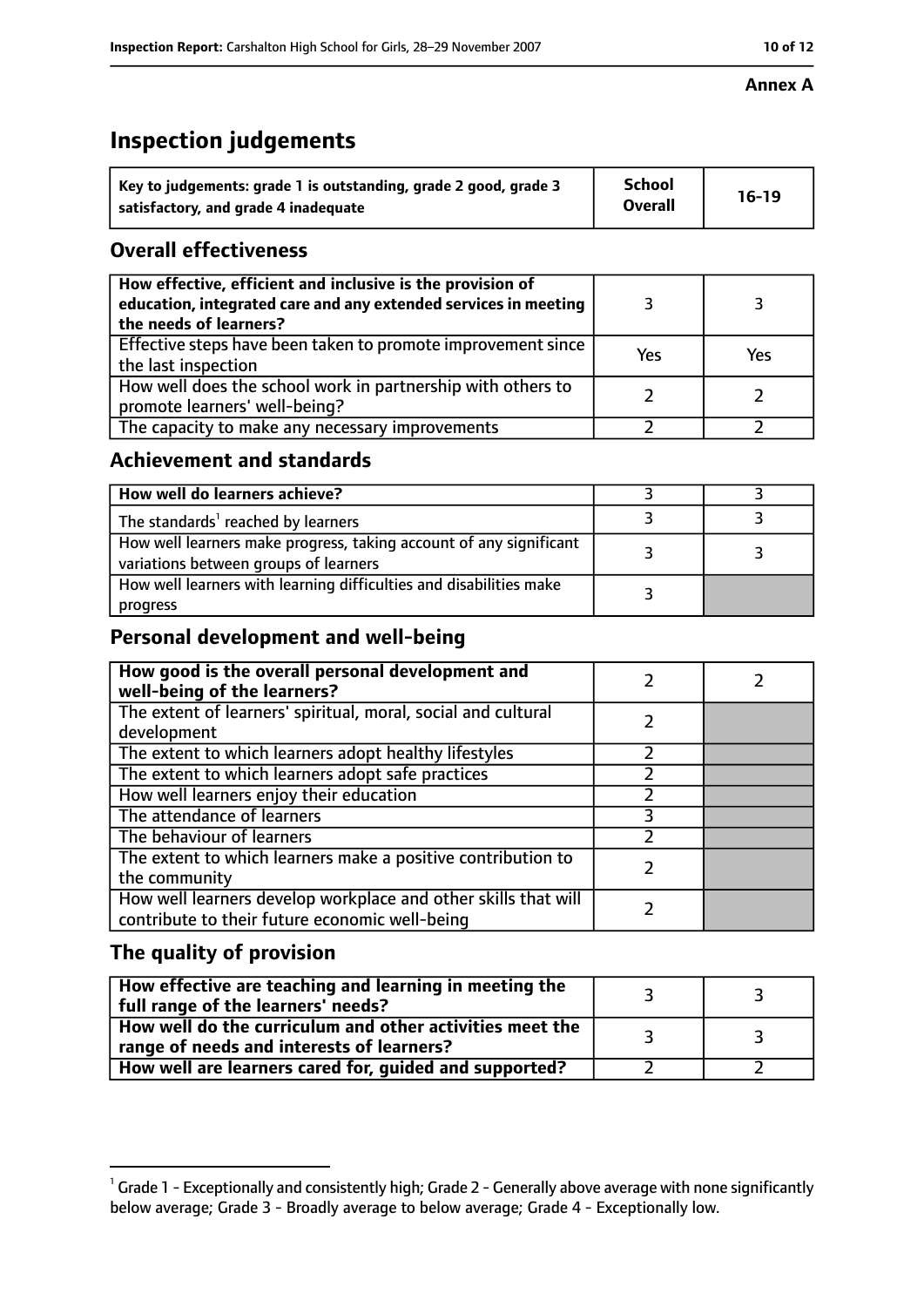#### **Annex A**

# **Leadership and management**

| How effective are leadership and management in raising<br>achievement and supporting all learners?                                                 | 7             |               |
|----------------------------------------------------------------------------------------------------------------------------------------------------|---------------|---------------|
| How effectively leaders and managers at all levels set clear<br>direction leading to improvement and promote high quality of<br>care and education | $\mathcal{P}$ |               |
| How effectively leaders and managers use challenging targets<br>to raise standards                                                                 | 2             |               |
| The effectiveness of the school's self-evaluation                                                                                                  | フ             | $\mathcal{P}$ |
| How well equality of opportunity is promoted and discrimination<br>tackled so that all learners achieve as well as they can                        | 3             |               |
| How effectively and efficiently resources, including staff, are<br>deployed to achieve value for money                                             | 3             |               |
| The extent to which governors and other supervisory boards<br>discharge their responsibilities                                                     | 3             |               |
| Do procedures for safeguarding learners meet current<br>qovernment requirements?                                                                   | Yes           | <b>Yes</b>    |
| Does this school require special measures?                                                                                                         | No            |               |
| Does this school require a notice to improve?                                                                                                      | No            |               |